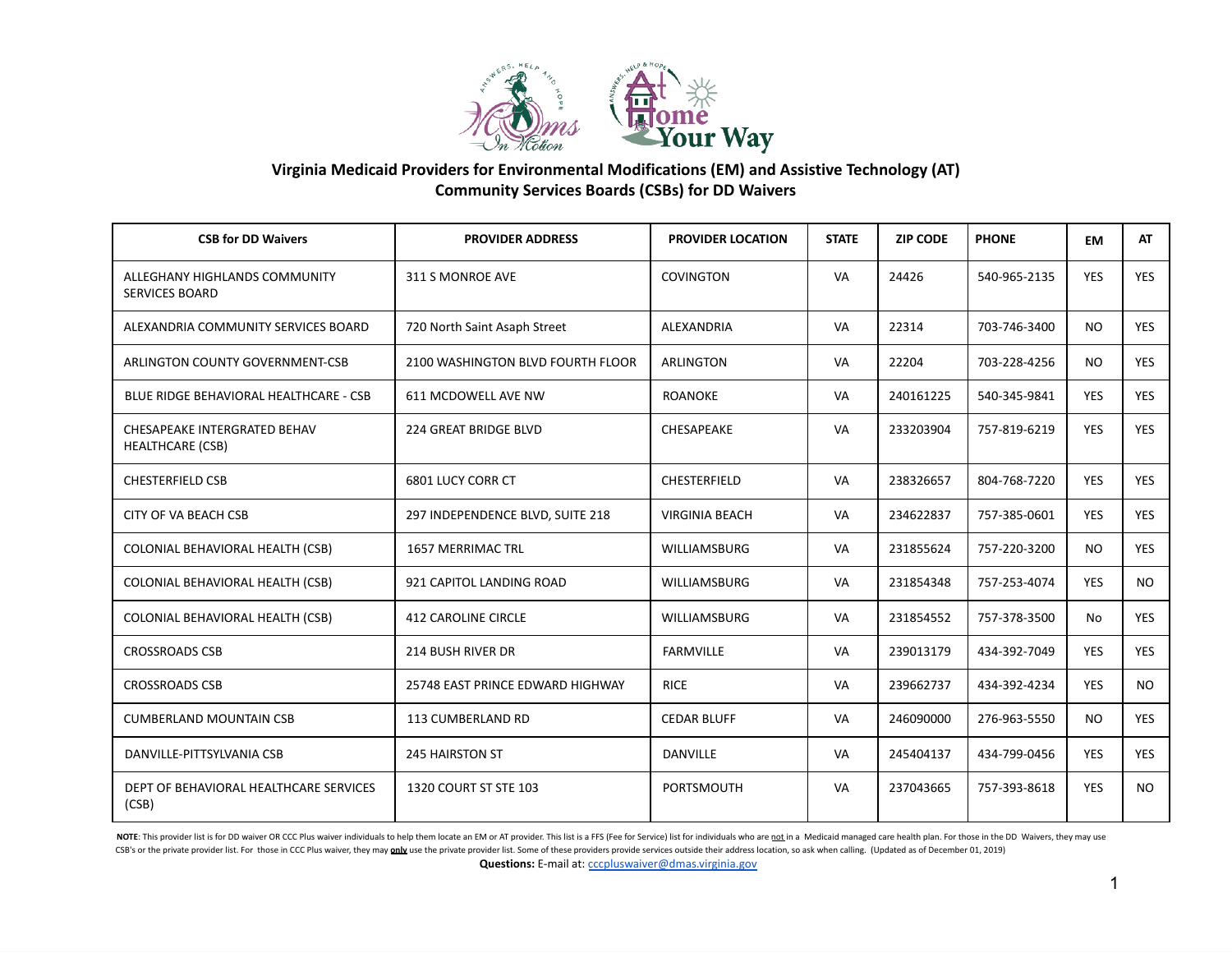

| DISTRICT 19 MENTAL HEALTH SERVICES (CSB)          | 20 W BANK ST STE 1          | PETERSBURG          | VA        | 238033279 | 804-862-6082 | <b>YES</b> | NO.        |
|---------------------------------------------------|-----------------------------|---------------------|-----------|-----------|--------------|------------|------------|
| <b>EASTERN SHORE CSB</b>                          | 19056 GREENBUSH RD          | <b>PARKSLEY</b>     | <b>VA</b> | 234212510 | 757-442-3636 | <b>YES</b> | <b>YES</b> |
| <b>FAIRFAX-FALLS CHURCH CSB</b>                   | 12011 GOVT CTR PKWY STE 836 | <b>FAIRFAX</b>      | VA        | 220351105 | 703-324-7000 | <b>YES</b> | <b>YES</b> |
| GOOCHLAND POWHATAN MENTAL HLTH (CSB)              | 3058 RIVER RD W             | <b>GOOCHLAND</b>    | VA        | 230633202 | 804-556-5400 | <b>NO</b>  | <b>YES</b> |
| GOOCHLAND POWHATAN MENTAL HLTH (CSB)              | 3910 OLD BUCKINGHAM RD      | <b>POWHATAN</b>     | VA        | 231395757 | 804-556-5435 | <b>NO</b>  | <b>YES</b> |
| <b>HAMPTON-NEWPORT NEWS CSB</b>                   | 300 MEDICAL DR              | <b>HAMPTON</b>      | VA        | 236661765 | 757-788-0022 | <b>YES</b> | <b>YES</b> |
| HANOVER COUNTY COMMUNITY SERVICES<br><b>BOARD</b> | 12300 WASHINGTON HWY        | <b>ASHLAND</b>      | VA        | 230057646 | 804-365-4222 | <b>YES</b> | <b>YES</b> |
| HARRISONBURG-ROCKINGHAM CSB                       | 1241 NORTH MAIN ST          | <b>HARRISONBURG</b> | VA        | 228024632 | 540-434-1941 | <b>YES</b> | <b>YES</b> |
| HENRICO AREA MENTAL HLTH &<br>DEVELOPMENTAL (CSB) | 10299 WOODMAN RD            | <b>GLEN ALLEN</b>   | VA        | 230604419 | 804-727-8500 | <b>YES</b> | YES        |
| HIGHLANDS COMMUNITY SVCS BOARD                    | 610 CAMPUS DR               | <b>ABINGDON</b>     | VA        | 242102589 | 276-525-1587 | <b>NO</b>  | <b>YES</b> |
| <b>HIGHLANDS COMMUNITY SVCS BOARD</b>             | <b>608 CAMPUS DR</b>        | ABINGDON            | VA        | 242109699 | 276-525-1587 | <b>YES</b> | <b>YES</b> |
| HORIZON BEHAVIORAL HEALTH (CSB)                   | 2235 LANDOVER PL            | <b>LYNCHBURG</b>    | VA        | 245012193 | 434-847-8000 | <b>YES</b> | <b>YES</b> |
| HORIZON BEHAVIORAL HEALTH (CSB)                   | 226 CLOVER LANE             | <b>APPOMATTOX</b>   | VA        | 245220000 | 540-586-5429 | <b>YES</b> | NO.        |
| <b>LOUDOUN COUNTY CSB</b>                         | 102 HERITAGE WAY NE STE 310 | LEESBURG            | VA        | 201764544 | 703-771-5120 | <b>NO</b>  | <b>YES</b> |
| <b>LOUDOUN COUNTY CSB</b>                         | <b>161 WEST MAIN STREET</b> | PURCELLVILLE        | VA        | 201323024 | 703-771-5100 | <b>YES</b> | <b>YES</b> |
| MIDDLE PENINSULA NORTHERN NECK CSB                | 9228 GEORGE WSHGTON MEM HWY | <b>GLOUCESTER</b>   | VA        | 230610000 | 804-758-5314 | <b>YES</b> | <b>YES</b> |
| <b>MOUNT ROGERS COMMUNITY SERVICES</b>            | 770 W RIDGE RD              | <b>WYTHEVILLE</b>   | VA        | 243821187 | 276-223-3200 | <b>YES</b> | <b>YES</b> |

NOTE: This provider list is for DD waiver OR CCC Plus waiver individuals to help them locate an EM or AT provider. This list is a FFS (Fee for Service) list for individuals who are not in a Medicaid managed care health pla CSB's or the private provider list. For those in CCC Plus waiver, they may only use the private provider list. Some of these providers provide services outside their address location, so ask when calling. (Updated as of De Questions: E-mail at: *[cccpluswaiver@dmas.virginia.gov](mailto:cccpluswaiver@dmas.virginia.gov)*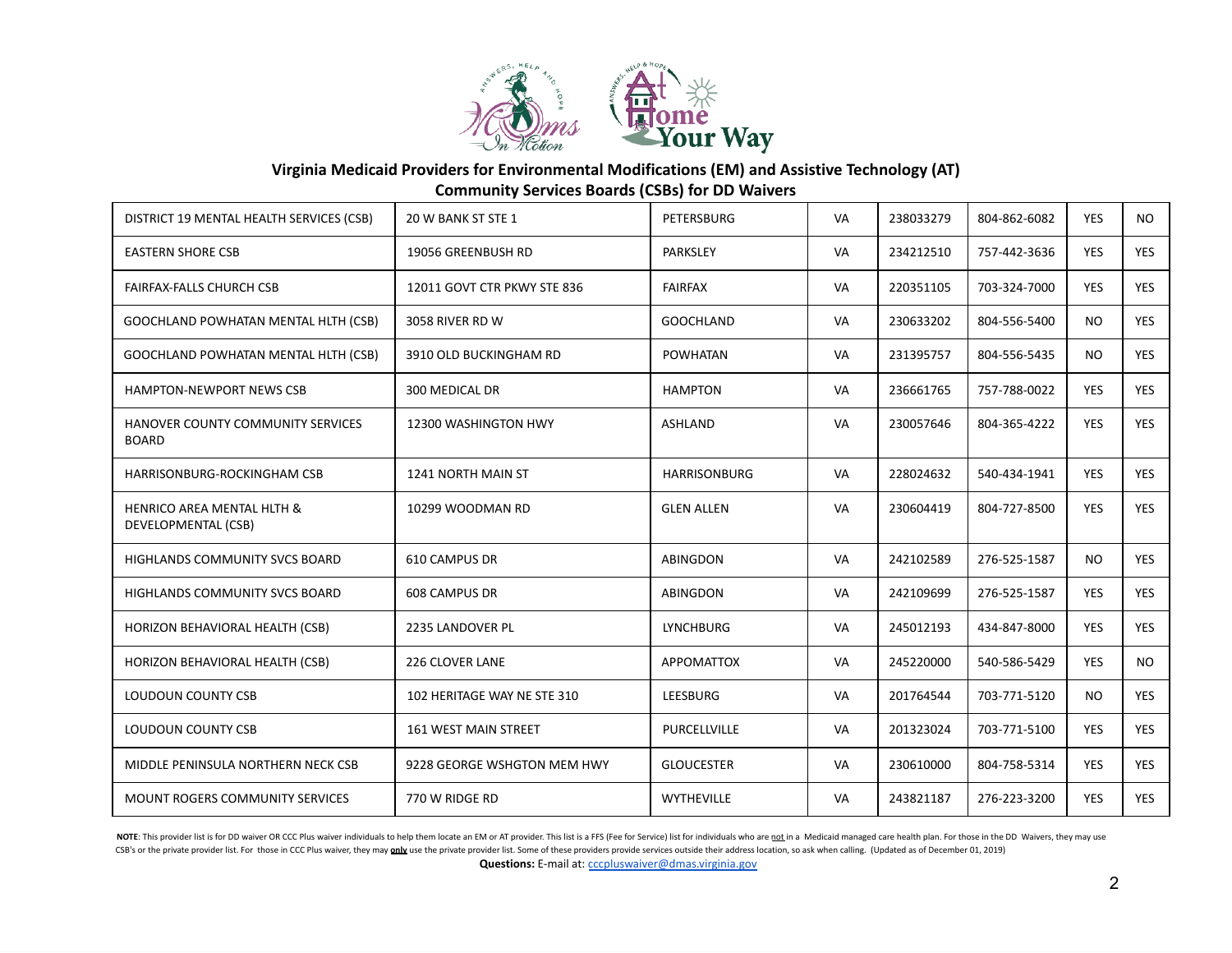

| <b>BOARD</b>                                        |                            |                        |           |           |              |            |            |
|-----------------------------------------------------|----------------------------|------------------------|-----------|-----------|--------------|------------|------------|
| NEW RIVER VALLEY COMMUNITY SERVICES<br><b>BOARD</b> | 700 UNIVERSITY CITY BLVD   | <b>BLACKSBURG</b>      | VA        | 240602706 | 540-961-8300 | <b>YES</b> | <b>YES</b> |
| NEW RIVER VALLEY COMMUNITY SERVICES<br><b>BOARD</b> | 318 SHOWALTER RD NW        | <b>WILLIS</b>          | VA        | 243804474 | 540-961-8300 | No         | <b>YES</b> |
| NORFOLK COMMUNITY SERVICES BOARD                    | 225 W OLNEY RD             | <b>NORFOLK</b>         | VA        | 235101523 | 757-823-1600 | <b>YES</b> | <b>YES</b> |
| NORTHWESTERN COMMUNITY SVCS (CSB)                   | 209 W CRISER RD STE 300    | <b>FRONT ROYAL</b>     | <b>VA</b> | 226302360 | 540-636-4250 | <b>NO</b>  | <b>YES</b> |
| NORTHWESTERN COMMUNITY SVCS (CSB)                   | 441 N MAIN ST              | <b>WOODSTOCK</b>       | VA        | 226641801 | 540-636-4250 | <b>NO</b>  | <b>YES</b> |
| PIEDMONT COMMUNITY SERVICES (CSB)                   | <b>24 CLAY STREET</b>      | <b>MARTINSVILLE</b>    | VA        | 241122810 | 276-632-7128 | <b>YES</b> | <b>YES</b> |
| PLANNING DISTRICT ONE CSB                           | 1941 PARK AVE SW           | <b>NORTON</b>          | VA        | 242731610 | 276-679-5751 | <b>YES</b> | <b>YES</b> |
| PLANNING DISTRICT ONE CSB                           | 1431 DUFF-PAT HWY.         | <b>DUFFIELD</b>        | VA        | 242445139 | 276-431-4370 | <b>YES</b> | <b>YES</b> |
| PLANNING DISTRICT ONE CSB                           | <b>43 CHAMPIONS AVENUE</b> | <b>BIG STONE GAP</b>   | VA        | 242191105 | 276-679-5751 | <b>NO</b>  | <b>YES</b> |
| PLANNING DISTRICT ONE CSB                           | <b>622 POWELL STREET</b>   | <b>BIG STONE GAP</b>   | VA        | 242190000 | 276-523-0682 | <b>NO</b>  | <b>YES</b> |
| PRINCE WILLIAM COUNTY CSB                           | 7969 ASHTON AVE            | <b>MANASSAS</b>        | VA        | 201092885 | 703-792-7713 | <b>YES</b> | <b>YES</b> |
| RAPPAHANNOCK RAPIDAN CSB                            | <b>227 WHITWORTH DR</b>    | <b>CULPEPER</b>        | VA        | 227012083 | 540-825-3100 | <b>YES</b> | NO.        |
| RAPPAHANNOCK RAPIDAN CSB                            | 340 HOSPITAL DR            | <b>WARRENTON</b>       | VA        | 201863006 | 540-347-7620 | <b>YES</b> | <b>YES</b> |
| RAPPAHANNOCK RAPIDAN CSB                            | <b>650 LAUREL ST</b>       | <b>CULPEPER</b>        | VA        | 227013910 | 540-825-5656 | <b>YES</b> | <b>YES</b> |
| <b>REGION TEN COMMUNITY SERVICES BOARD</b>          | 500 OLD LYNCHBURG RD       | <b>CHARLOTTESVILLE</b> | VA        | 229036500 | 434-970-2178 | <b>NO</b>  | <b>YES</b> |
| RICHMOND BHVRL HLTH AUTHORITY (CSB)                 | 107 S 5TH ST               | <b>RICHMOND</b>        | VA        | 232193825 | 804-819-4010 | <b>NO</b>  | <b>YES</b> |

NOTE: This provider list is for DD waiver OR CCC Plus waiver individuals to help them locate an EM or AT provider. This list is a FFS (Fee for Service) list for individuals who are not in a Medicaid managed care health pla CSB's or the private provider list. For those in CCC Plus waiver, they may only use the private provider list. Some of these providers provide services outside their address location, so ask when calling. (Updated as of De Questions: E-mail at: *[cccpluswaiver@dmas.virginia.gov](mailto:cccpluswaiver@dmas.virginia.gov)*